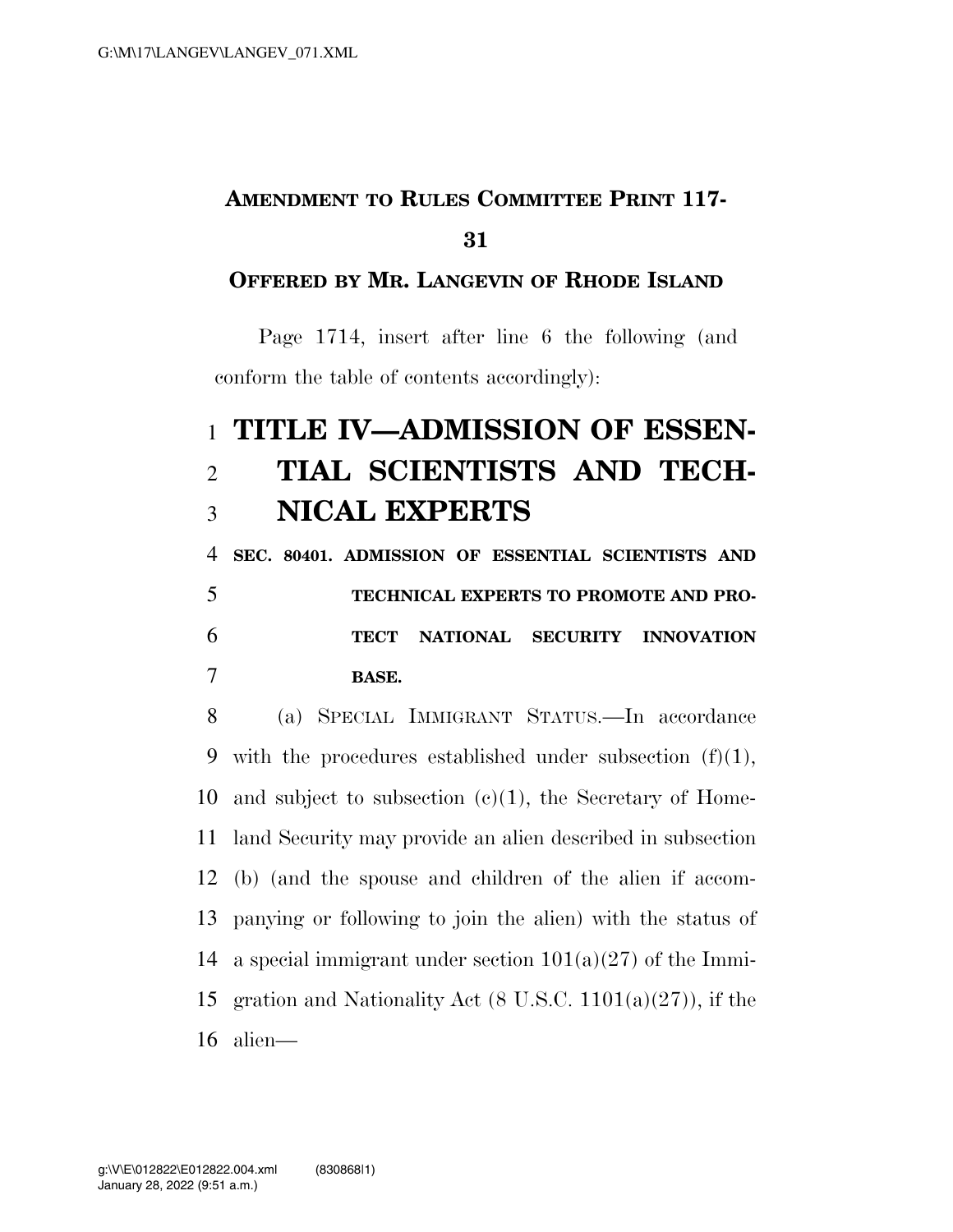| $\mathbf{1}$   | (1) submits a classification petition under sec-        |
|----------------|---------------------------------------------------------|
| $\overline{c}$ | tion $204(a)(1)(G)(i)$ of such Act $(8 \text{ U.S.C.})$ |
| 3              | $1154(a)(1)(G(i));$ and                                 |
| $\overline{4}$ | $(2)$ is otherwise eligible to receive an immigrant     |
| 5              | visa and is otherwise admissible to the United States   |
| 6              | for permanent residence.                                |
| 7              | (b) ALIENS DESCRIBED.—An alien is described in          |
| 8              | this subsection if—                                     |
| 9              | $(1)$ the alien—                                        |
| 10             | (A) is employed by a United States em-                  |
| 11             | ployer and engaged in work to promote and               |
| 12             | protect the National Security Innovation Base;          |
| 13             | (B) is engaged in basic or applied re-                  |
| 14             | search, funded by the Department of Defense,            |
| 15             | through a United States institution of higher           |
| 16             | education (as defined in section 101 of the             |
| 17             | Higher Education Act of 1965 (20 U.S.C.                 |
| 18             | $(1001)$ ; or                                           |
| 19             | (C) possesses scientific or technical exper-            |
| 20             | tise that will advance the development of crit-         |
| 21             | ical technologies identified in the National De-        |
| 22             | fense Strategy or the National Defense Science          |
| 23             | and Technology Strategy, required by section            |
| 24             | 218 of the John S. McCain National Defense              |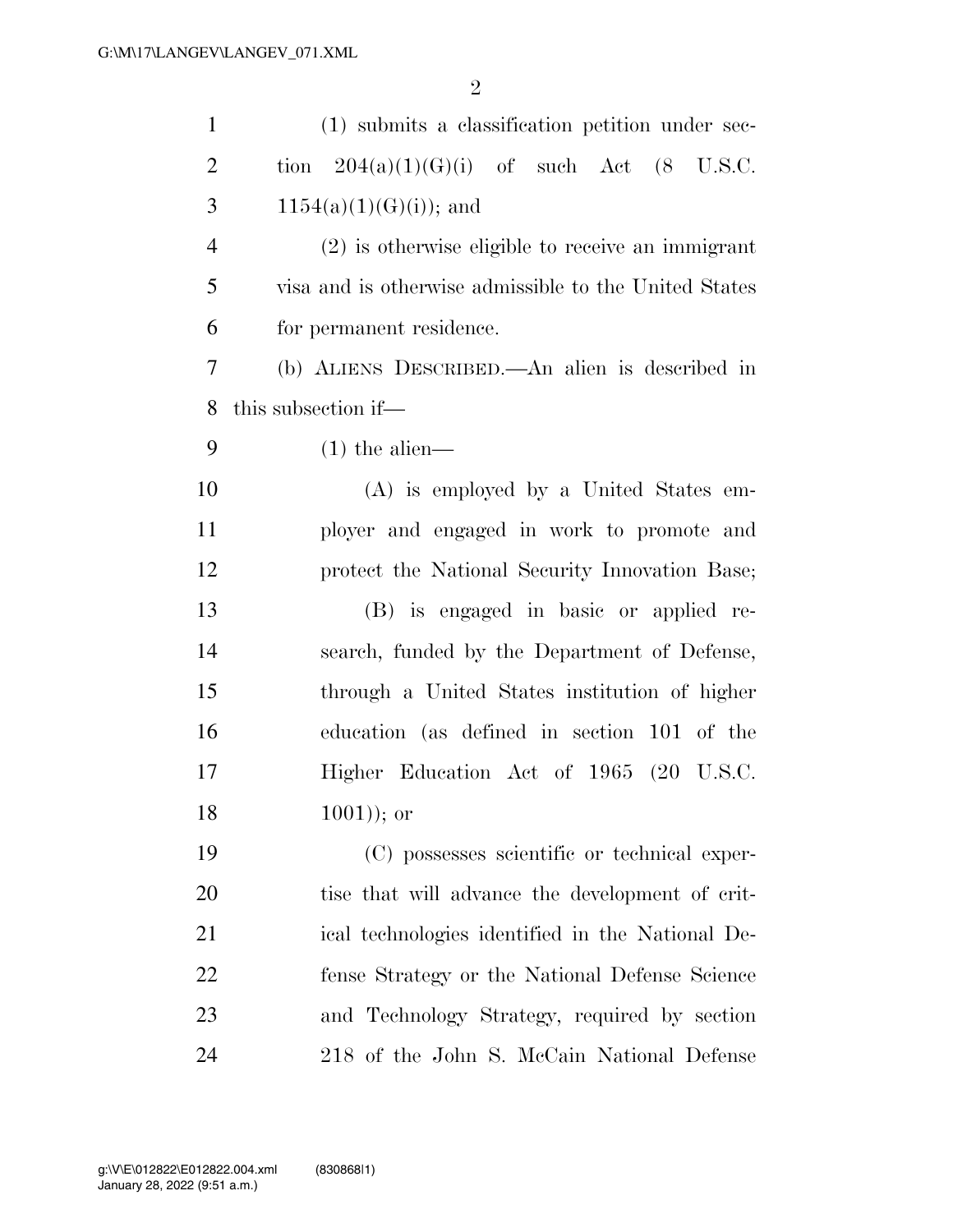| $\mathbf{1}$   | Authorization Act for Fiscal Year 2019 (Public             |
|----------------|------------------------------------------------------------|
| $\overline{2}$ | Law 115–232; 132 Stat. 1679 ); and                         |
| 3              | (2) the Secretary of Defense issues a written              |
| $\overline{4}$ | statement to the Secretary of Homeland Security            |
| 5              | confirming that the admission of the alien is essen-       |
| 6              | tial to advancing the research, development, testing,      |
| 7              | or evaluation of critical technologies described in        |
| 8              | paragraph $(1)(C)$ or otherwise serves national secu-      |
| 9              | rity interests.                                            |
| 10             | (c) NUMERICAL LIMITATIONS.—                                |
| 11             | (1) IN GENERAL.—The total number of prin-                  |
| 12             | cipal aliens who may be provided special immigrant         |
| 13             | status under this section may not exceed—                  |
| 14             | $(A)$ 10 in each of fiscal years 2022                      |
| 15             | through 2030; and                                          |
| 16             | $(B)$ 100 in fiscal year 2031 and each fiscal              |
| 17             | year thereafter.                                           |
| 18             | EXCLUSION FROM NUMERICAL LIMITA-<br>(2)                    |
| 19             | TION.—Aliens provided special immigrant status             |
| 20             | under this section shall not be counted against the        |
| 21             | numerical limitations under sections $201(d)$ , $202(a)$ , |
| 22             | and $203(b)(4)$ of the Immigration and Nationality         |
| 23             | Act (8 U.S.C. 1151(d), 1152(a), and 1153(b)(4)).           |
| 24             | (d) DEFENSE COMPETITION FOR SCIENTISTS AND                 |
| 25             | TECHNICAL EXPERTS.—Not later than 180 days after the       |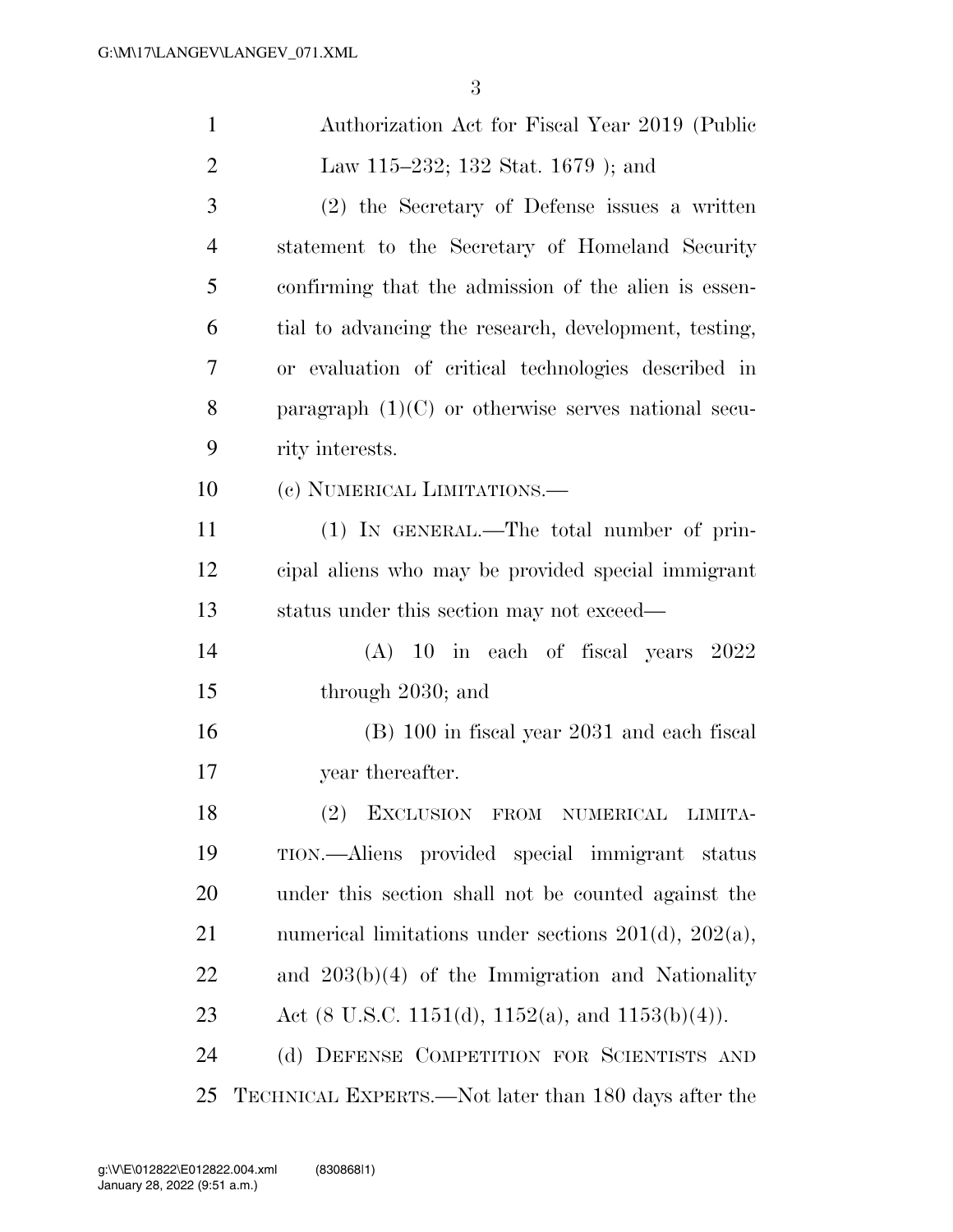date of the enactment of this Act, the Secretary of Defense shall develop and implement a process to select, on a com- petitive basis from among individuals described in sub- section (b), individuals for recommendation to the Sec- retary of Homeland Security for special immigrant status described in subsection (a).

 (e) AUTHORITIES.—In carrying out this section, the Secretary of Defense shall authorize appropriate personnel of the Department of Defense to use all personnel and management authorities available to the Department, in- cluding the personnel and management authorities pro- vided to the science and technology reinvention labora- tories, the Major Range and Test Facility Base (as de- fined in 196(i) of title 10, United States Code), and the Defense Advanced Research Projects Agency.

 (f) PROCEDURES.—Not later than 360 days after the date of the enactment of this Act, the Secretary of Home- land Security and Secretary of Defense shall jointly estab- lish policies and procedures implementing the provisions in this section, which shall include procedures for—

 (1) processing of petitions for classification sub- mitted under subsection (a)(1) and applications for an immigrant visa or adjustment of status, as appli-cable; and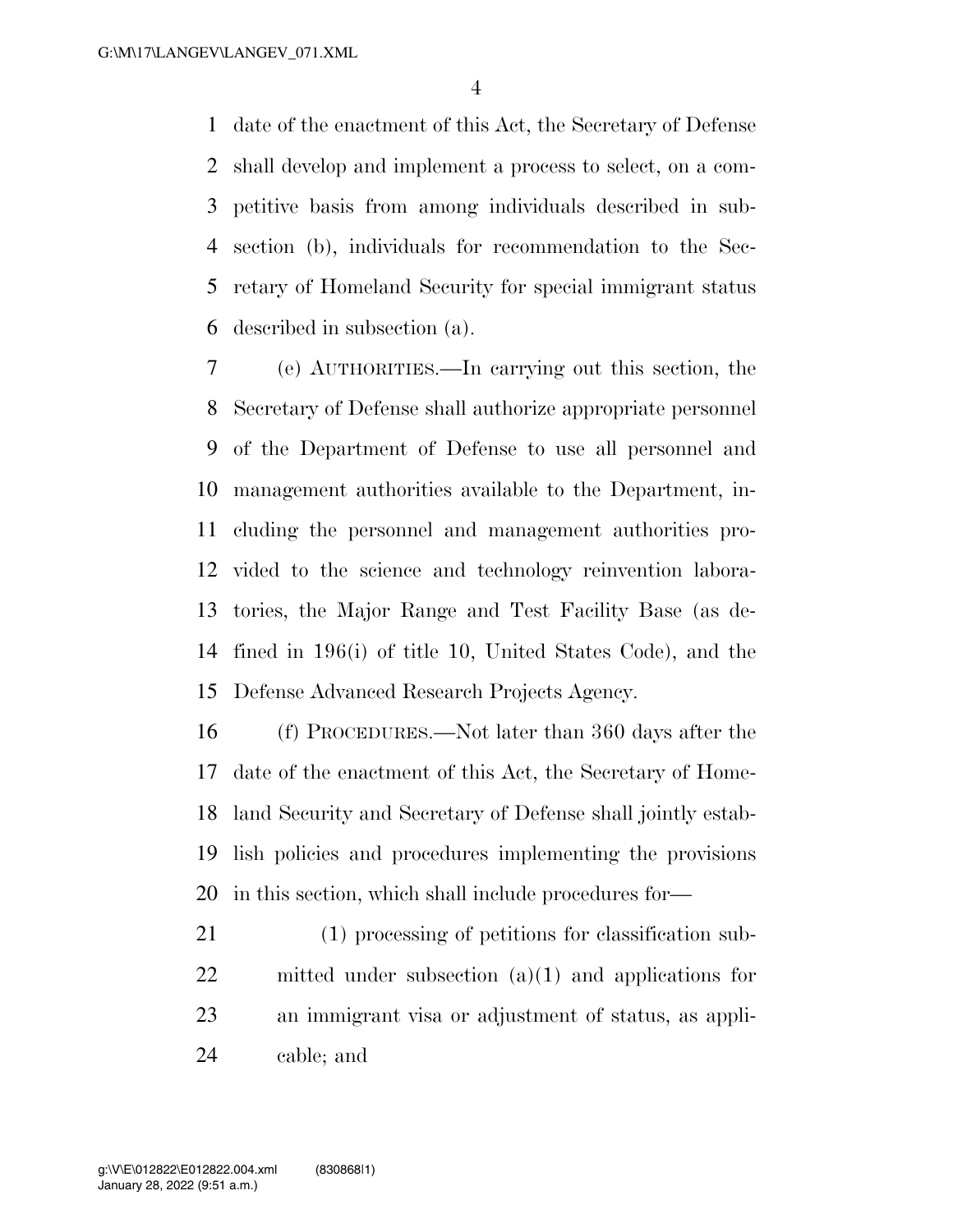(2) thorough processing of any required secu-2 rity clearances. (g) FEES.—The Secretary of Homeland Security shall establish a fee—

 (1) to be charged and collected to process an application filed under this section; and

 (2) that is set at a level that will ensure recov- ery of the full costs of such processing and any addi- tional costs associated with the administration of the fees collected.

 (h) IMPLEMENTATION REPORT REQUIRED.—Not later than 180 days after the date of the enactment of this Act, the Secretary of Homeland Security and Sec- retary of Defense shall jointly submit to the appropriate congressional committees a report that includes—

 (1) a plan for implementing the authorities pro-vided under this section; and

 (2) identification of any additional authorities that may be required to assist the Secretaries in fully implementing section.

21 (i) PROGRAM EVALUATION AND REPORT.—

 (1) EVALUATION.—The Comptroller General of the United States shall conduct an evaluation of the competitive program and special immigrant program described in subsections (a) through (g).